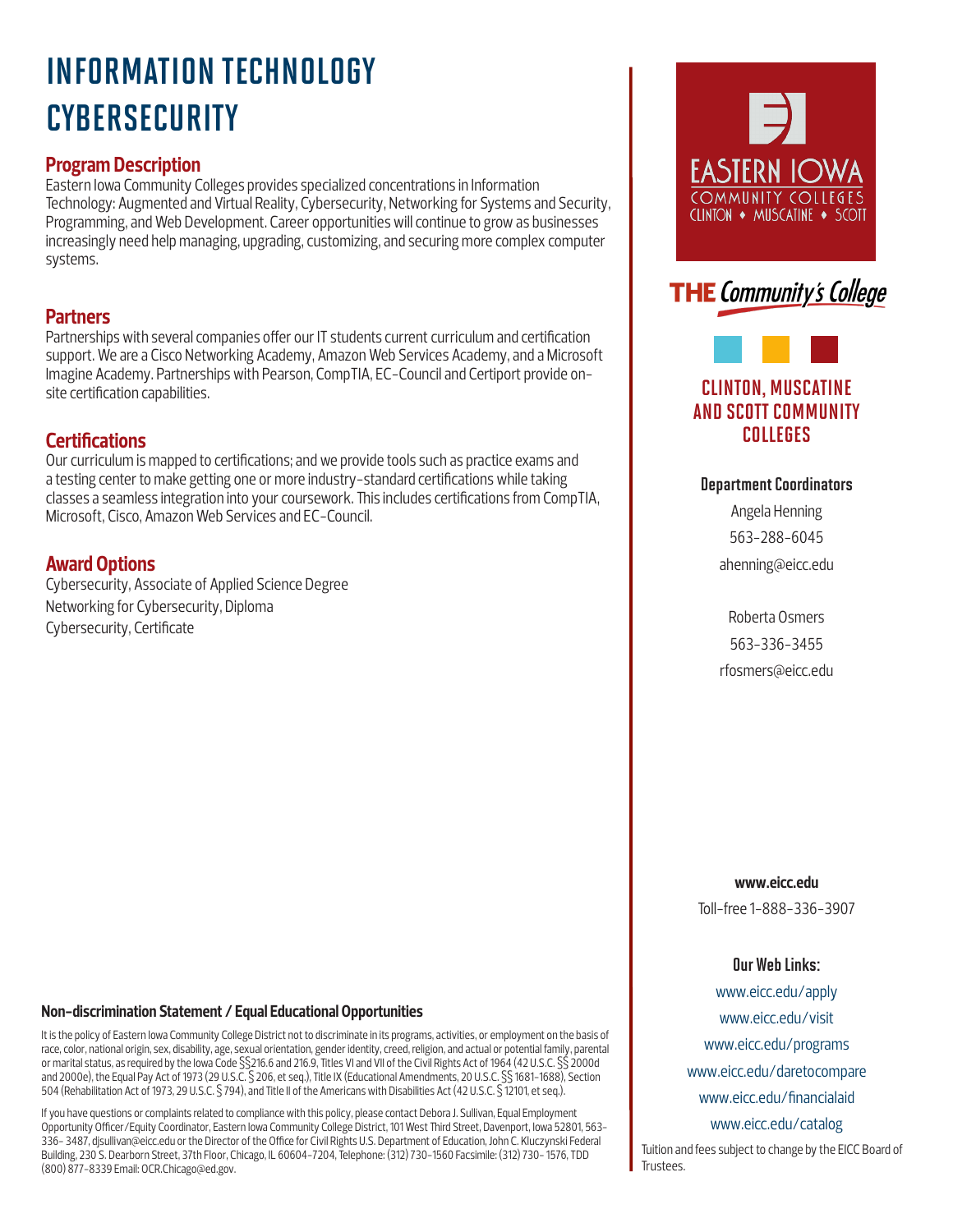# INFORMATION TECHNOLOGY **CYBERSECURITY**

# **Cybersecurity, AAS Degree**

| <b>TERM1</b>   |                                                        | <b>Credits</b> |
|----------------|--------------------------------------------------------|----------------|
| <b>BUS-167</b> | Leadership and Professionalism                         | 1.00           |
| <b>NET-159</b> | Cisco Packet Tracer                                    | 1.00           |
| <b>NET-167</b> | <b>Computer Systems and Troubleshooting</b>            | 4.00           |
| <b>NET-198</b> | Networking I                                           | 5.00           |
| <b>NET-303</b> | Windows Workstation Operating Systems                  | 3.00           |
| <b>NET-679</b> | TCP/IP and Subnetting                                  | 1.00           |
| <b>NET-785</b> | Fundamentals of Desktop Support                        | 3.00           |
|                |                                                        | 18.00          |
| <b>TERM2</b>   |                                                        |                |
| <b>BUS-168</b> | Leadership and Professionalism II                      | 1.00           |
| CIS-189        | Python                                                 | 3.00           |
| <b>ENG-105</b> | Composition   OR                                       | 3.00           |
| <b>ENG-107</b> | Composition I: Technical Writing                       |                |
| <b>NET-298</b> | Networking II                                          | 5.00           |
| <b>NET-305</b> | Introduction to Network Operating Systems              | 3.00           |
| <b>NET-420</b> | Introduction to Linux OS                               | 3.00           |
|                |                                                        | 18.00          |
| <b>TERM3</b>   |                                                        |                |
| <b>CFR-100</b> | Introduction to Computer Forensics                     | 3.00           |
| $CIS-750$      | Project Management                                     | 3.00           |
| <b>NET-474</b> | Certification Preparation                              | 1.00           |
| <b>NET-612</b> | Fundamentals of Network Security                       | 3.00           |
| <b>NET-619</b> | Network Attacks: Detection, Analysis & Countermeasures | 3.00           |
| <b>NET-635</b> | <b>Ethical Hacking</b>                                 | 3.00           |
|                |                                                        | 16.00          |
| <b>TERM4</b>   |                                                        |                |
| CSC-110        | Introduction to Computers                              | 3.00           |
| PHI-105        | Introduction to Ethics OR                              | 3.00           |
| <b>HUM-183</b> | Living with Space, Time and Technology OR              |                |
| <b>HUM-110</b> | Changes and Choices OR                                 |                |
| PHI-110        | Introduction to Logic                                  |                |
| <b>MAT-110</b> | Math for Liberal Arts                                  | 3.00           |
| <b>NET-932</b> | Internship OR                                          | 3.00           |
| <b>NET-860</b> | Information Technology Specialist Capstone             |                |
| <b>PSY-111</b> | Introduction to Psychology OR                          | 3.00           |
| SOC-110        | Introduction to Sociology                              |                |
|                |                                                        | 15.00          |
|                |                                                        |                |

## **Clinton Community College**

1000 Lincoln Boulevard, Clinton, IA 52732 563-244-7001 1-800-638-0559 www.facebook.com/clintoncommunitycollegeia

> **Admissions Officer Heather Evans**

hlevans@eicc.edu 563-244-7007 FAX 563-244-7107

## **Muscatine Community College**

152 Colorado Street, Muscatine, IA 52761 563-288-6001 1-800-351-4669 www.facebook.com/ muscatinecommunitycollege

> **Admissions Officer Kari Hanson**

khanson@eicc.edu 563-288-6007

## **Scott Community College**

500 Belmont Road, Bettendorf, IA 52722 563-441-4001 1-800-895-0811 www.facebook.com/scottcommunitycollege

## **Admissions Officer**

**Kelsey King - Belmont Campus** kking@eicc.edu 563-441-4007 FAX 563-441-4101

**Amy Herrig - Urban Campus**

atherrig@eicc.edu 563-336-5258

**www.eicc.edu**



It is the policy of Eastern Iowa Community College District not to discriminate in its programs, activities, or employment on the basis of race, color, national origin, sex, disability, age, sexual orientation, gender identity, creed, religion, and actual or potential family, parental or marital status, as required by the Iowa Code §§216.6 and 216.9, Titles VI and VII of the Civil Rights Act of 1964 (42 U.S.C. §§ 2000d and 2000e), the Equal Pay Act of 1973 (29 U.S.C. § 206, et seq.), Title IX (Educational Amendments, 20 U.S.C. §§ 1681-1688), Section 504 (Rehabilitation Act of 1973, 29 U.S.C. § 794), and Title II of the Americans with Disabilities Act (42 U.S.C. § 12101, et seq.).

If you have questions or complaints related to compliance with this policy, please contact Debora J. Sullivan, Equal Employment Opportunity Officer/ Equity Coordinator, Eastern Iowa Community College District, 101 West Third Street, Davenport, Iowa 52801, 563-336-3487, djsullivan@eicc.edu or the Director of the Office for Civil Rights, U.S. Department of Education, Citigroup Center, 500 West Madison Street, Suite 1475, Chicago, Illinois 60661-7204, phone number 312-730-1560, fax 312-730-1576, OCR. Chicago@ed.gov.